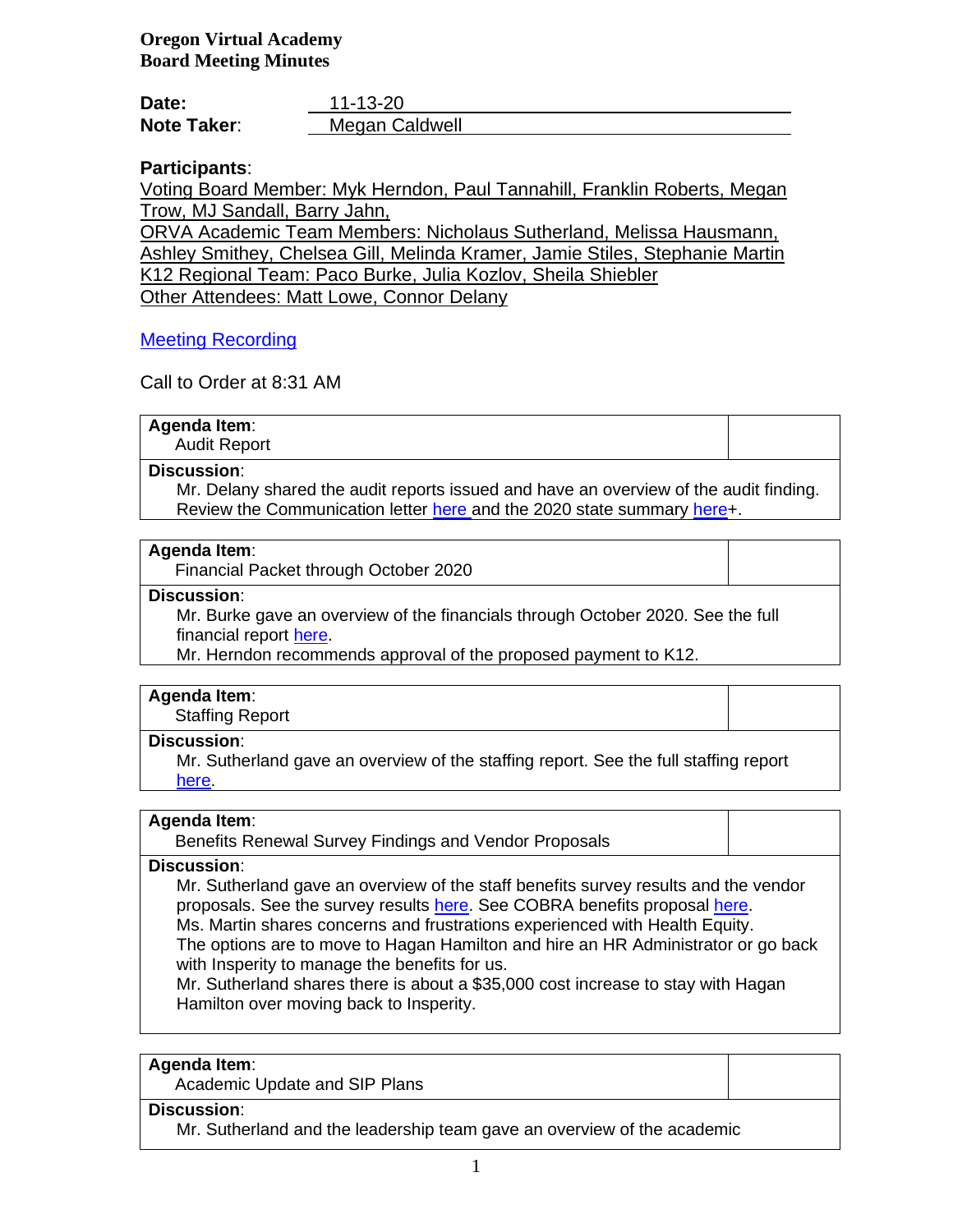performance. See the full report [here.](file:///C:/Users/mcaldwell.ORVA/OneDrive%20-%20K12%20Inc/ORVA%20Board/Board%20Packets%2020-21/5-%20November%202020/Fall%20Performance%20Review%20and%20Revised%20SIP%20Plan.pdf)

## **Agenda Item**:

Consent Agenda

# **Discussion**:

## **Action:**

Mr. Hendon moved to approve the consent agenda items. Mr. Franklin seconded the motion. All were in favor with none opposed. The motion carried.

### **Agenda Item**:

Executive Session

## **Discussion**:

Mr. Lowe shares correction to the executive session reference to ORS 192.660.(2)(f). The Board adjourns to executive session.

### **Agenda Item**:

## **Discussion**:

Mr. Herndon as who will manage benefit services in replacement of Hagan Hamilton. Mr. Sutherland responds with Accrue COBRA Management Services.

Mr. Herndon suggests that they revise the compensation for the added HR Admin role of an additional 50% and suggest placing a temp in the role until a permanent candidate has been chosen,

# **Action:**

Mr. Herndon moves that we remain with Hagan Hamilton for Benefit Package except for replacing Health Equity with Accrue COBRA management Services. Mr. Roberts seconded the motion. All were in favor with none opposed. The motion carries.

| <b>Agenda Item:</b> |  |  |  |
|---------------------|--|--|--|
|---------------------|--|--|--|

#### **Discussion**:

Mr. Lowe shares that he will reach out to discuss the next steps. There will be no action today but will be working closely with k12 regarding the next steps. Mr. Jahn shares we need more information and more time.

### **Action:**

### **Agenda Item**:

Agenda Modifications.

### **Discussion**:

Mr. Jahn shares that the agenda has been modified to account for time.

# **Action:**

Mr. Jahn moves to approve the modified agenda. Mr. Herndon seconds the motion. All were in favor with none opposed. The motion passes.

#### **Agenda Item**:

Updates from Marshal Coba